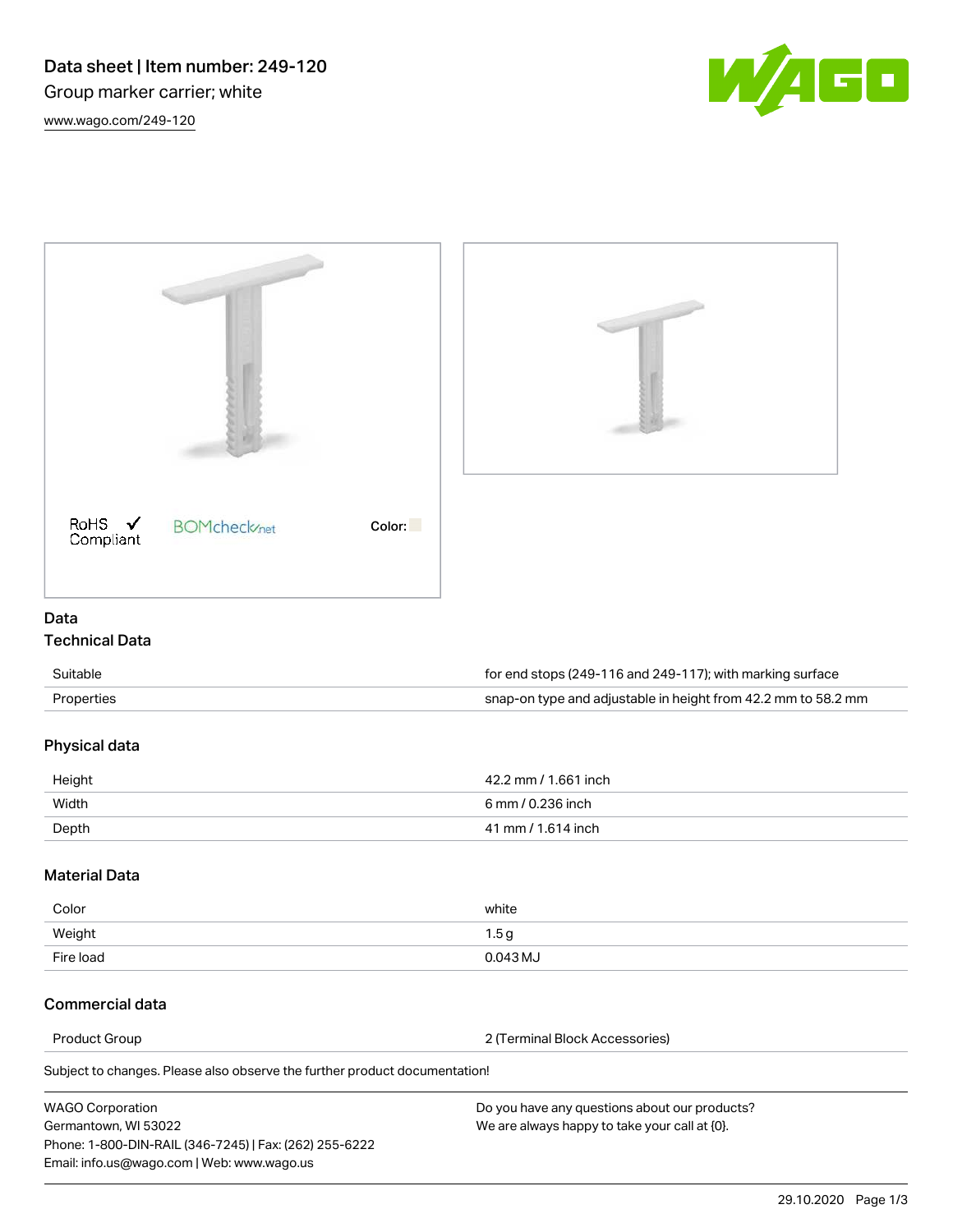[www.wago.com/249-120](http://www.wago.com/249-120)



| Packaging type        | BOX           |
|-----------------------|---------------|
| Country of origin     | DE            |
| GTIN                  | 4017332133838 |
| Customs tariff number | 39269097900   |

## **Counterpart**

#### Compatible products

#### Marking accessories

|                  | Item no.: 210-710<br>Labels; for TP printers; 5 x 35 mm; white   | www.wago.com/210-710 |
|------------------|------------------------------------------------------------------|----------------------|
| <b>Carpenter</b> | Item no.: 210-810<br>Labels; for Smart Printer; 5 x 35 mm; white | www.wago.com/210-810 |

## Downloads Documentation

#### Bid Text

| 249-120<br>doc - Datei | Jan 4, 2018  | doc<br>24.6 kB | Download |
|------------------------|--------------|----------------|----------|
| 249-120<br>X81 - Datei | Feb 19, 2019 | xml<br>2.8 kB  | Download |

# CAD files

| CAD data                  |     |          |
|---------------------------|-----|----------|
| 2D/3D Models 249-120      | URL | Download |
| <b>CAE</b> data           |     |          |
| EPLAN Data Portal 249-120 | URL | Download |
| WSCAD Universe 249-120    | URL | Download |
| ZUKEN Portal 249-120      | URL | Download |

Subject to changes. Please also observe the further product documentation!

| <b>WAGO Corporation</b>                                | Do you have any questions about our products? |
|--------------------------------------------------------|-----------------------------------------------|
| Germantown, WI 53022                                   | We are always happy to take your call at {0}. |
| Phone: 1-800-DIN-RAIL (346-7245)   Fax: (262) 255-6222 |                                               |
| Email: info.us@wago.com   Web: www.wago.us             |                                               |